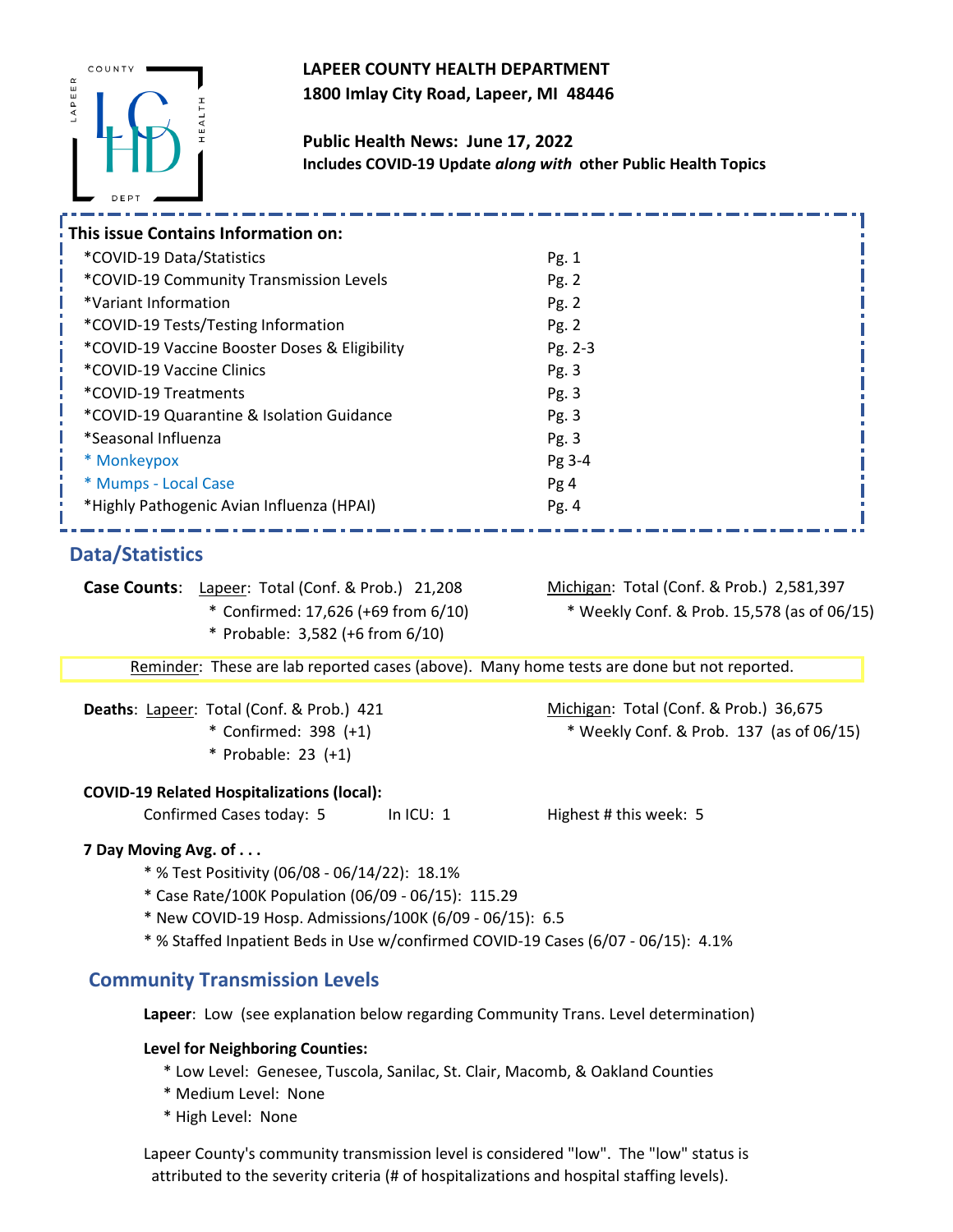#### **INFORMATION REGARDING COMMUNITY TRANSMISSION LEVELS**

 As we move forward, the CDC is looking at three metrics: new COVID-19 admissions per 100,000 people in the past 7 days, the percent of staffed inpatient beds occupied by COVID-19 patients, and total new COVID-19 cases per 100,000 people in the past 7 days. Data on new cases acts as an early warning indicator of potential increases in health system strain in the event of a COVID-19 surge.

For more information on Community Levels, go to:

[https://ww](https://www.cdc.gov/coronavirus/2019-ncov/science/community-levels.html)w.cdc.gov/coronavirus/2019-ncov/science/community-levels.html

## **Variant Information:**

- \* Omicron continues to be the predominant variant of concern, including all its sublineages.
- \* Most of the sublineages are just a small fraction of sequenced specimens nationally & internationally.
- \* In the U.S., BA.2.12.1 is the most predominant, and they are monitoring BA..4 and BA.5. These variants are spreading in other countries, but data is still very preliminary.

# **Tests/Testing Information**

#### About Tests/Testing

\* A viral test checks specimens, generally from your nose, to find out if you are currently infected with the virus that causes COVID-19. The most common of these tests are the PCR & antigen tests.

 -PCR: Also called a molecular test, detects genetic material of the virus using a lab technique called polymerase chain reaction (PCR). Considered a very good test.

 -Antigen: Rapid antigen tests can detect protein fragments specific to the coronavirus. In most cases, results can be given within 15-30 minutes.

\* Antibody tests are generally run from a blood sample. An antibody test can only tell if you had an infection. These tests can return a negative test result even in infected patients (for example, if antibodies to another coronavirus type are detected), so they should not be used to determine if you are infected now or contagious (ability to infect other people).

\* Testing Sites: Many urgent cares and pharmacies are providing COVID-19 testing. If uncertain, phone ahead to determine location and times. Many locations also sell "at home" testing kits, and your medical insurance may cover the cost of a certain # each month. Check with your insurance company to determine what process they use for covering the costs.

## **Vaccine Booster Doses & Eligibility**

| Vaccine           | 2nd Dose                                 | Booster #1             | Booster #2   |
|-------------------|------------------------------------------|------------------------|--------------|
| Pfizer (5-11 yrs) | 3 wks after 1st dose                     | 5+ mos. after 2nd dose |              |
|                   |                                          |                        |              |
| Pfizer (12+ yrs)  | 3-8 wks after 1st dose                   | 5+ mos. after 2nd dose | See footnote |
|                   |                                          |                        |              |
|                   | Moderna (18+ yrs) 4-8 wks after 1st dose | 5+ mos. after 2nd dose | See footnote |
|                   |                                          |                        |              |
| Janssen (18+ yrs) | NА                                       | 2+ mos. after 1st dose | See footnote |

\* See website Schedule for People Who are Moderately or Severely Immunocompromised

 \* An 8 week interval may be optimal for some people ages 12 yrs and older, especially for males ages 12-39 years. A shorter interval (3 wks for Pfizer-BioNTech; 4 wks for Moderna) between the 1st & 2nd doses remains the recommended interval for : people who are moderately or severely immuno compromised; adults ages 65 yrs & older; and others who need rapid protection due to increased concern about community transmission or risk of severe disease. (see website for further details)

 \* An mRNA COVID-19 vaccine is preferred over the Janssen COVID-19 vaccine for booster vaccination of people ages 18 yrs & older. For people ages 12 thru 17 yrs, only Pfizer can be used.

\* People ages 18 thru 49 yrs who received Janssen COVID-19 Vaccine as both their primary series dose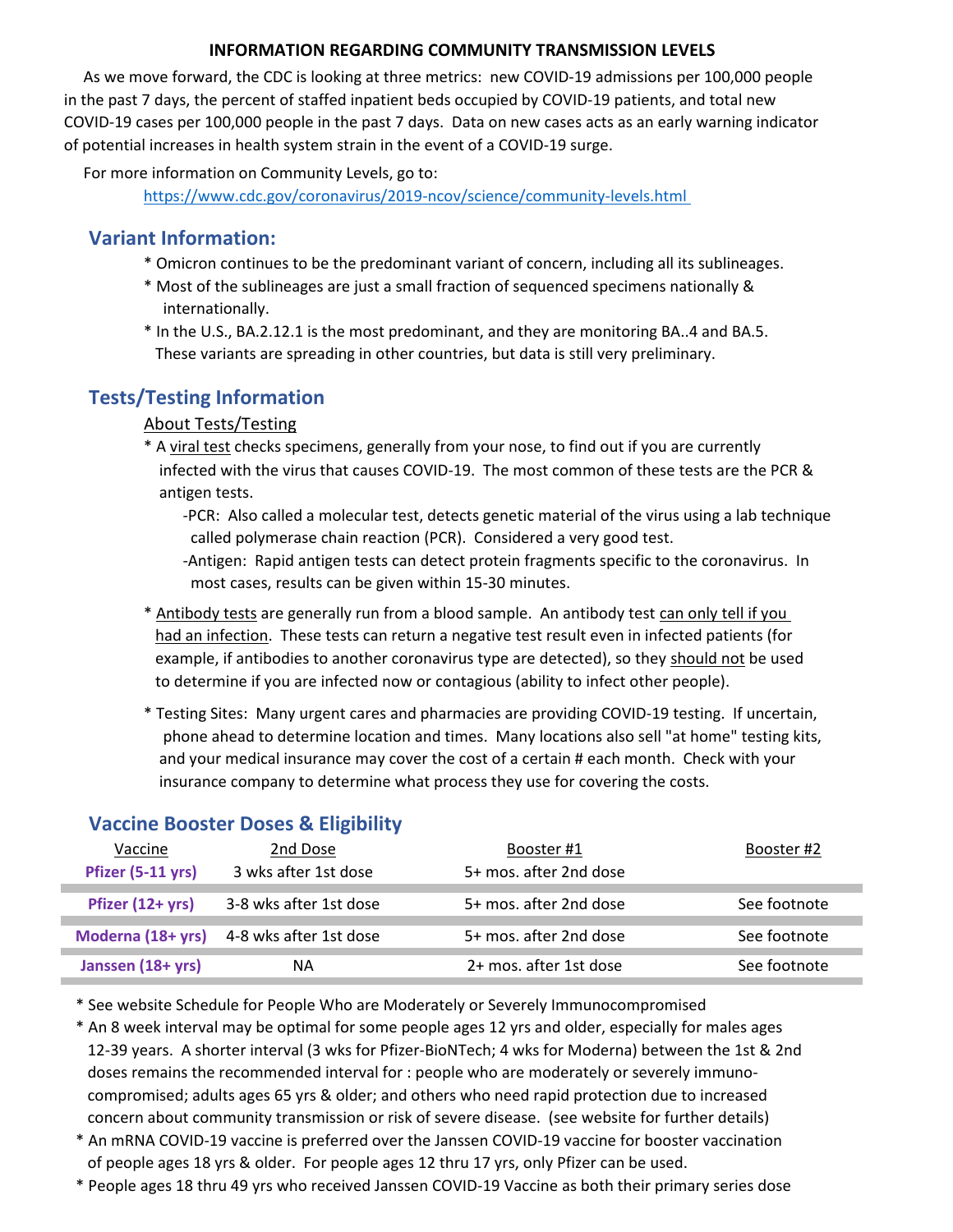& booster dose may receive an mRNA COVID-19 booster dose at least 4 mos after the Janssen booster dose. People ages 50 yrs and older may choose to receive a 2nd booster dose if it has been at least 4 mos after the 1st booster dose.

### **COVID-19 Vaccine Clinics**

- \* Walk-in COVID-19 Vaccine Clinics for all eligible ages are held at Lapeer County Health Dept. on Wednesdays from 8:30 - 12:30 and 3:00 - 6:00.
- \* Many pharmacies & some physician offices also offer vaccination. Call ahead to determine locations and times.

\*For childhood/general vaccines and other adult vaccines, phone 810-667-0448 for an appointment.

#### **Treatments**

\* Treatment options have improved, and include monoclonal antibodies, and antiviral medications. However, most have a "window" of effectiveness. Don't delay treatment. If you are sick, call your doctor for diagnosis and timely treatment.

### **Quarantine & Isolation Guidance**

\* Click on the following link for Quarantine & Isolation Guidance. There is also a Quarantine & Isolation Calculator (Tool) to assist you at this site:

[https://ww](https://www.michigan.gov/-/media/Project/Websites/coronavirus/Folder2/MDHHS_IQ_Guidance_-_Recovery_Phase_3722.pdf?rev=6a841a87faa34e86833764c225211ac8)w.michigan.gov/-/media/Project/Websites/coronavirus/Folder2/MDHHS\_IQ\_Guidance\_- Recovery Phase 3722.pdf?rev=6a841a87faa34e86833764c225211ac8

# *Other Public Health Topics*

### **Influenza & Influenza-like Illness (ILI)**

- \* Influenza & ILI remain below baseline (2.5%) this season and is currently 1.0% in Michigan. The most common type detected has been Flu A, H3N2 subtype.
- \* During the week ending June 4, a total of 855 patient visits in Michigan have been due to ILI (influenza-like illness).
- \* Nationally, 28 influenza-associated pediatric deaths have been reported thus far for the 2021-22 flu season.
- \* In Michigan, one pediatric death has been confirmed by MDHHS for the 2021-22 flu season.
- \* Locally, there are 2 confirmed influenza cases hospitalized

### **Monkeypox**

- \* Monkeypox is a rare disease that is caused by infection with monkeypox virus. It was first discovered in 1958 when two outbreaks of a pox-like disease occurred in colonies of monkeys kept for research. The first human case was recorded in 1970 in the Democratic Republic of the Congo. It has since been reported in people in several other central western African countries
- \* Since May 14, 2022, clusters of monkeypox cases have been reported in several countries that don't normally have monkeypox. Most of the recent cases do not have direct travel-associated exposure risks. On May 18, the CDC confirmed a case of monkeypox in the United States in a Massachusetts patient.
- \* The CDC is urging healthcare providers in the U.S. to be alert for patients who have rash illnesses consistent with monkeypox, regardless of travel history.
- \* In humans, the symptoms of monkeypox are similar to, but milder than, the symptoms of smallpox. It begins with fever, headache, muscle aches, and exhaustion. The main difference between smallpox & monkeypox symptoms is that monkeypox causes lymph nodes to swell while smallpox does not.
- \* The incubation period (time from infection to symptoms) for monkeypox is usually 7-14 days,